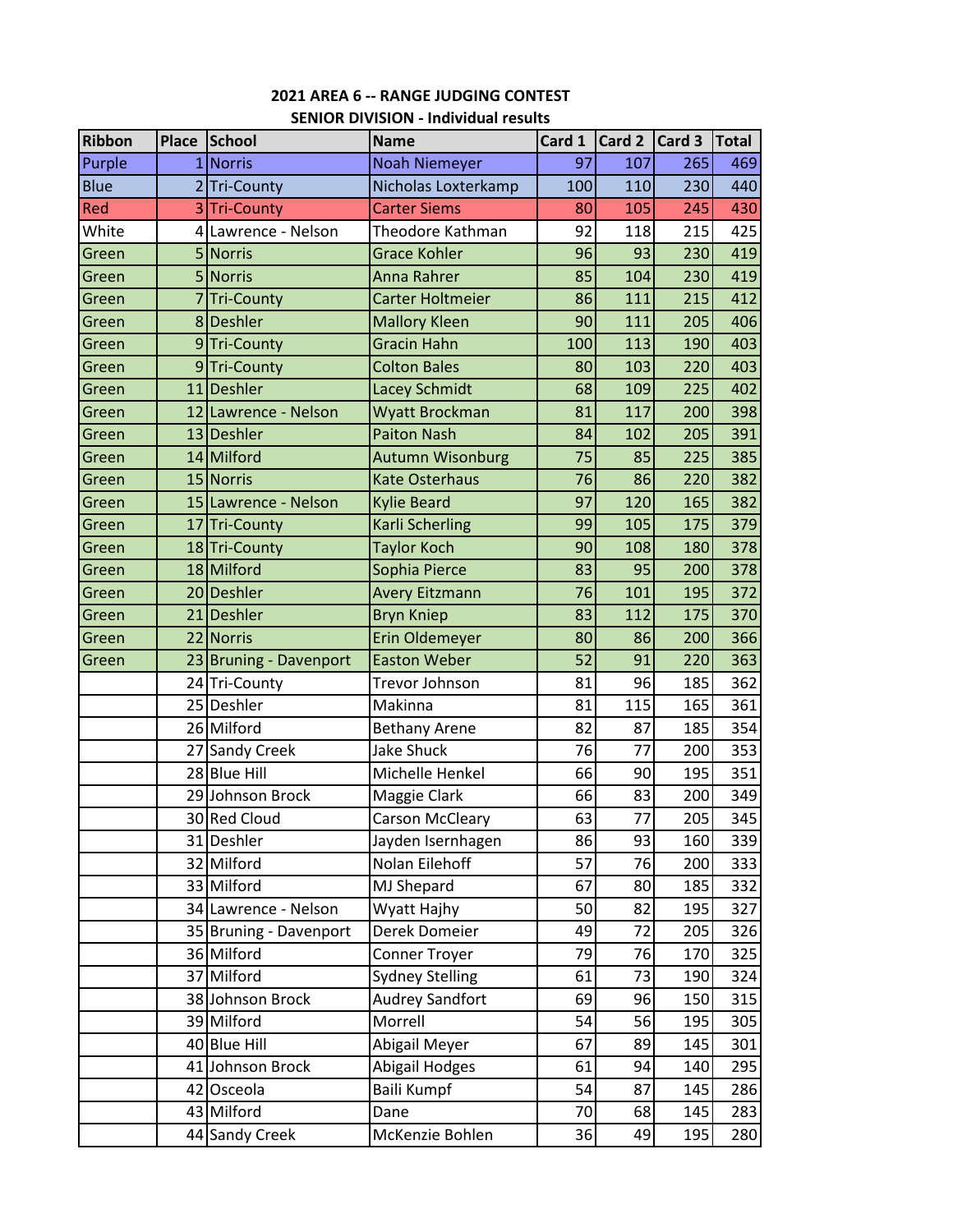| <b>Ribbon</b> | <b>Place</b> | School                 | <b>Name</b>           | Card 1 | Card 2 | Card 3 | Total |
|---------------|--------------|------------------------|-----------------------|--------|--------|--------|-------|
|               |              | 45 Osceola             | Kyle HasenKamp        | 55     | 88     | 135    | 278   |
|               |              | 46 Meridian            | Erika Schwisow        | 43     | 58     | 170    | 271   |
|               |              | 46 Osceola             | <b>Sydney Roberts</b> | 42     | 89     | 140    | 271   |
|               |              | 46 Osceola             | Carter                | 46     | 80     | 145    | 271   |
|               |              | 49 Johnson Brock       | Zac Harley            | 43     | 61     | 165    | 269   |
|               |              | 50 Syracuse            | Jenna Knalke          | 61     | 67     | 140    | 268   |
|               |              | 51 Syracuse            | Logan Johnson         | 50     | 58     | 140    | 248   |
|               |              | 52 Bruning - Davenport | Jessalynn Hudson      | 45     | 72     | 125    | 242   |
|               |              | 52 Bruning - Davenport | Ethan Schaffer        | 43     | 64     | 135    | 242   |
|               |              | 52 Meridian            | Kailyn Paul           | 45     | 62     | 135    | 242   |
|               |              | 55 Osceola             | Sadie Sunday          | 46     | 79     | 115    | 240   |
|               |              | 56 Bruning - Davenport | Cameron Lee Huins     | 46     | 64     | 125    | 235   |
|               |              | 56 Superior            | Kaylee Mohler         | 47     | 53     | 135    | 235   |
|               |              | 58 Red Cloud           | <b>Callie Mirnick</b> | 73     |        | 160    | 233   |
|               |              | 59 Deshler             | Kadrew lanha          | 56     | 66     | 110    | 232   |
|               |              | 60 Meridian            | <b>Chase Burtels</b>  | 36     | 54     | 140    | 230   |
|               |              | 61 Blue Hill           | Jason Domeier         | 59     | 60     | 105    | 224   |
|               |              | 62 Syracuse            | Brughan Behrendz      | 39     | 48     | 135    | 222   |
|               |              | 63 Meridian            | Reagan Jones          | 37     | 40     | 140    | 217   |
|               |              | 64 Syracuse            | Kaylee Roberts        | 60     | 49     | 100    | 209   |
|               |              | 65 Syracuse            | Shyanne Fredrick      | 34     | 51     | 120    | 205   |
|               |              | 66 Milford             | Jenna Wolf            | 48     | 41     | 115    | 204   |
|               |              | 67 Bruning - Davenport | Zach Hoins            | 42     | 61     | 100    | 203   |
|               |              | 68 Sutton              | Vance                 | 45     | 37     | 120    | 202   |
|               |              | 69 Milford             | Kaytlin Keilig        | 56     | 52     | 90     | 198   |
|               |              | 70 Osceola             | Ian Novak             | 39     | 48     | 110    | 197   |
|               |              | 71 Sandy Creek         | John Brodrick         | 40     | 64     | 90     | 194   |
|               |              | 72 Sutton              | Cody Barritt          | 42     | 37     | 110    | 189   |
|               |              | 73 Milford             | Landon                | 52     | 46     | 90     | 188   |
|               |              | 74 Hastings St Cicelia | Robert Hihchir        | 32     | 37     | 115    | 184   |
|               |              | 75 Meridian            | Brayden Rut           | 30     | 39     | 105    | 174   |
|               |              | 76 Bruning - Davenport | <b>Hallie Hoins</b>   | 46     | 55     | 70     | 171   |
|               |              | 77 Sutton              | Tyson Scheldemann     | 42     | 33     | 90     | 165   |
|               |              | 78 Hastings St Cicelia | Caden                 | 35     | 39     | 90     | 164   |
|               |              | 79 Bruning - Davenport | Addi Crockett         | 30     | 28     | 105    | 163   |
|               |              | 80 Lewiston            | Jaxon Janssen         | 48     | 47     | 65     | 160   |
|               |              | 81 Syracuse            | Jacob Schutz          | 52     | 45     | 60     | 157   |
|               |              | 82 Sutton              | Casen Peterson        | 27     | 36     | 90     | 153   |
|               |              | 83 Syracuse            | Lucas                 | 37     | 35     | 80     | 152   |
|               |              | 84 Hastings St Cicelia | Garrett Parr          | 43     | 38     | 70     | 151   |
|               |              | 85 Sutton              | Caleb Lakehoff        | 34     | 36     | 80     | 150   |
|               |              | 86 Sutton              | <b>Tyson Crout</b>    | 30     | 31     | 60     | 121   |
|               |              | 87 Sandy Creek         | Garrett Fisher        | 29     | 35     | 50     | 114   |
|               |              | 88 Lewiston            | Rebecca de Koning     | 33     | 34     | 40     | 107   |
|               |              | 89 Deshler             | Cameron               | 35     | 34     | 35     | 104   |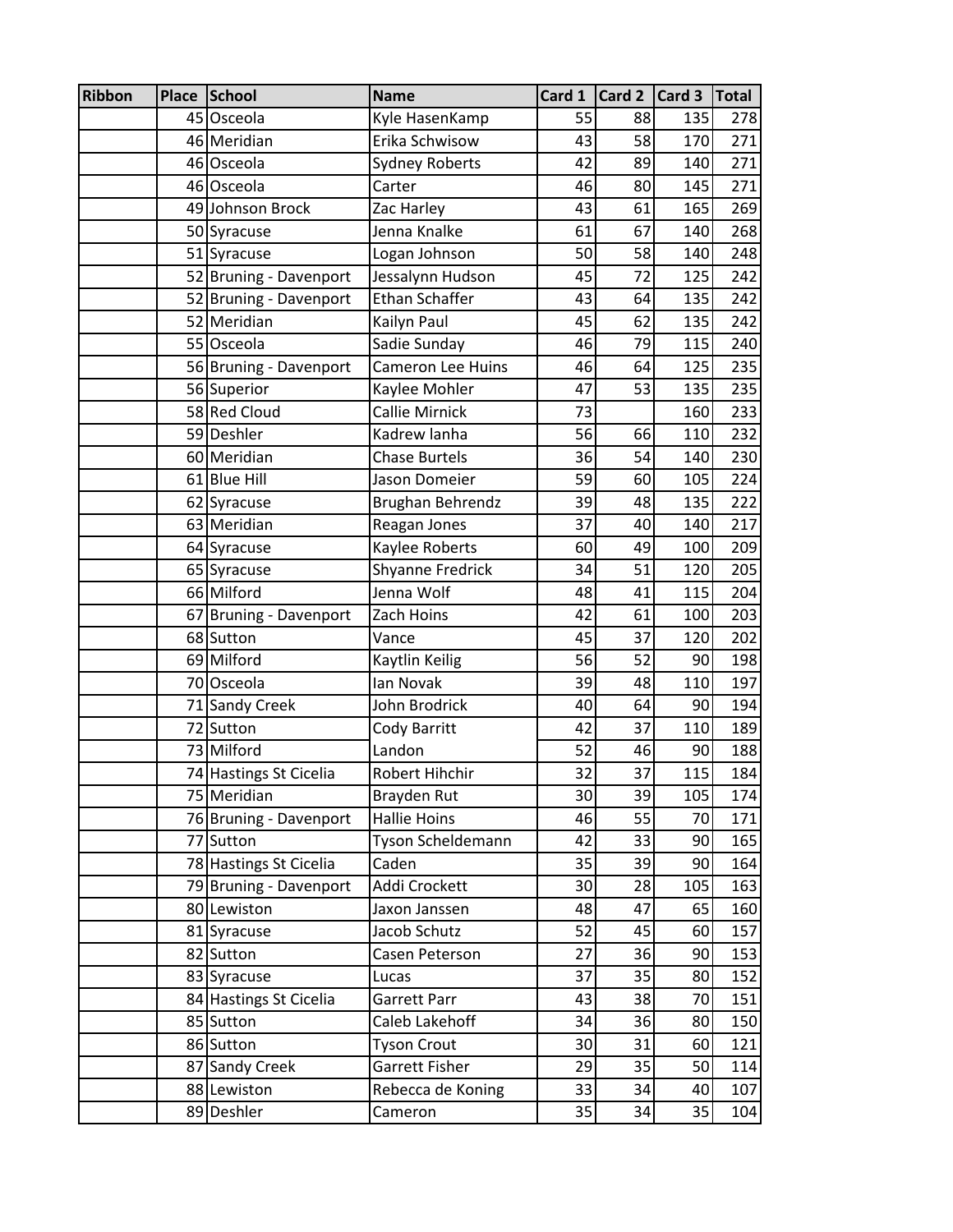| <b>Ribbon</b> | <b>Place</b> | School                 | <b>Name</b>            | Card 1 | Card 2 | Card 3 | <b>Total</b> | <b>TEAM</b> |
|---------------|--------------|------------------------|------------------------|--------|--------|--------|--------------|-------------|
| Purple        |              | 1 Norris               | <b>Noah Niemeyer</b>   | 97     | 107    | 265    | 469          | 1689        |
| Purple        |              | Norris                 | <b>Grace Kohler</b>    | 96     | 93     | 230    | 419          | 1689        |
| Purple        | 1            | Norris                 | <b>Anna Rahrer</b>     | 85     | 104    | 230    | 419          | 1689        |
| Purple        |              | 1 Norris               | <b>Kate Osterhaus</b>  | 76     | 86     | 220    | 382          | 1689        |
| <b>Blue</b>   |              | 2Tri-County            | Nicholas Loxterkamp    | 100    | 110    | 230    | 440          | 1685        |
| <b>Blue</b>   |              | 2 Tri-County           | <b>Carter Siems</b>    | 80     | 105    | 245    | 430          | 1685        |
| <b>Blue</b>   |              | 2 Tri-County           | Carter Holtmeier       | 86     | 111    | 215    | 412          | 1685        |
| <b>Blue</b>   |              | 2 Tri-County           | <b>Colton Bales</b>    | 80     | 103    | 220    | 403          | 1685        |
| Red           | 3            | <b>Deshler</b>         | <b>Mallory Kleen</b>   | 90     | 111    | 205    | 406          | 1571        |
| Red           | 3            | <b>Deshler</b>         | <b>Lacey Schmidt</b>   | 68     | 109    | 225    | 402          | 1571        |
| Red           | 3            | <b>Deshler</b>         | <b>Paiton Nash</b>     | 84     | 102    | 205    | 391          | 1571        |
| Red           |              | 3 Deshler              | <b>Avery Eitzmann</b>  | 76     | 101    | 195    | 372          | 1571        |
| White         |              | 4 Lawrence - Nelson    | Theodore Kathman       | 92     | 118    | 215    | 425          | 1532        |
| White         |              | 4 Lawrence - Nelson    | Wyatt Brockman         | 81     | 117    | 200    | 398          | 1532        |
| White         |              | 4 Lawrence - Nelson    | <b>Kylie Beard</b>     | 97     | 120    | 165    | 382          | 1532        |
| White         |              | 4 Lawrence - Nelson    | Wyatt Hajhy            | 50     | 82     | 195    | 327          | 1532        |
|               |              | 5Tri-County            | Gracin Hahn            | 100    | 113    | 190    | 403          | 1522        |
|               | 5            | Tri-County             | Karli Scherling        | 99     | 105    | 175    | 379          | 1522        |
|               |              | 5 Tri-County           | Taylor Koch            | 90     | 108    | 180    | 378          | 1522        |
|               |              | 5 Tri-County           | Trevor Johnson         | 81     | 96     | 185    | 362          | 1522        |
|               |              | 6 Milford              | Autumn Wisonburg       | 75     | 85     | 225    | 385          | 1450        |
|               |              | 6 Milford              | Sophia Pierce          | 83     | 95     | 200    | 378          | 1450        |
|               |              | 6 Milford              | <b>Bethany Arene</b>   | 82     | 87     | 185    | 354          | 1450        |
|               |              | 6 Milford              | Nolan Eilehoff         | 57     | 76     | 200    | 333          | 1450        |
|               |              | Deshler                | <b>Bryn Kniep</b>      | 83     | 112    | 175    | 370          | 1302        |
|               |              | Deshler                | Makinna                | 81     | 115    | 165    | 361          | 1302        |
|               |              | Deshler                | Jayden Isernhagen      | 86     | 93     | 160    | 339          | 1302        |
|               |              | Deshler                | Kadrew lanha           | 56     | 66     | 110    | 232          | 1302        |
|               |              | 8 Milford              | MJ Shepard             | 67     | 80     | 185    | 332          | 1286        |
|               |              | 8 Milford              | <b>Conner Troyer</b>   | 79     | 76     | 170    | 325          | 1286        |
|               |              | 8 Milford              | <b>Sydney Stelling</b> | 61     | 73     | 190    | 324          | 1286        |
|               |              | 8 Milford              | Morrell                | 54     | 56     | 195    | 305          | 1286        |
|               |              | 9Johnson Brock         | Maggie Clark           | 66     | 83     | 200    | 349          | 1228        |
|               |              | 9 Johnson Brock        | Audrey Sandfort        | 69     | 96     | 150    | 315          | 1228        |
|               |              | 9 Johnson Brock        | Abigail Hodges         | 61     | 94     | 140    | 295          | 1228        |
|               |              | 9Johnson Brock         | Zac Harley             | 43     | 61     | 165    | 269          | 1228        |
|               |              | 10 Bruning - Davenport | Easton Weber           | 52     | 91     | 220    | 363          | 1173        |
|               |              | 10 Bruning - Davenport | Derek Domeier          | 49     | 72     | 205    | 326          | 1173        |
|               |              | 10 Bruning - Davenport | Ethan Schaffer         | 43     | 64     | 135    | 242          | 1173        |
|               |              | 10 Bruning - Davenport | Jessalynn Hudson       | 45     | 72     | 125    | 242          | 1173        |

#### **2021 AREA 6 -- RANGE JUDGING CONTEST SENIOR DIVISION - Individual results**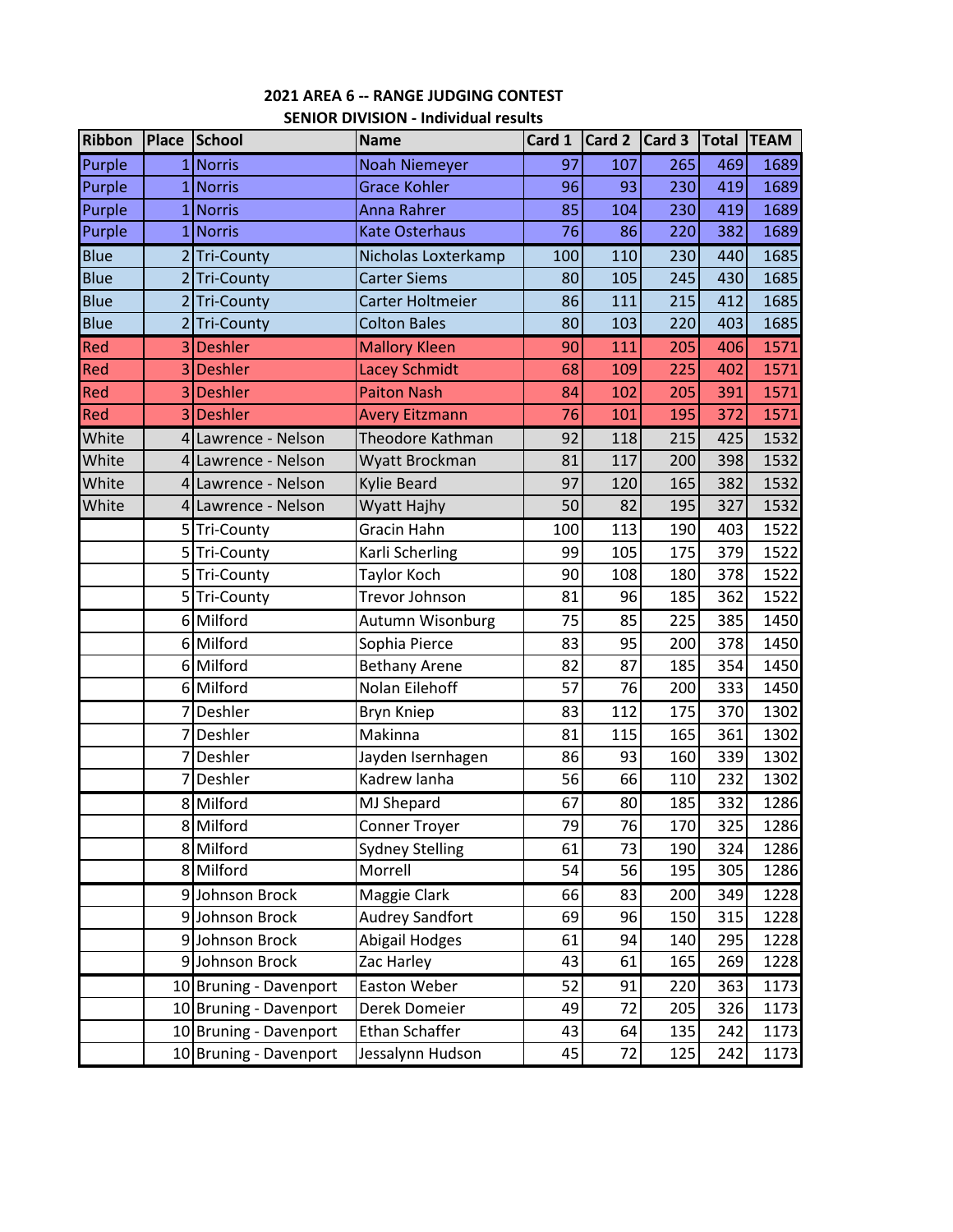| Ribbon | Place School           | <b>Name</b>             | Card 1          |    | Card 2 Card 3 Total TEAM |     |      |
|--------|------------------------|-------------------------|-----------------|----|--------------------------|-----|------|
|        | 11 Osceola             | <b>Baili Kumpf</b>      | 54              | 87 | 145                      | 286 | 1106 |
|        | 11 Osceola             | Kyle HasenKamp          | 55              | 88 | 135                      | 278 | 1106 |
|        | 11 Osceola             | Carter                  | 46              | 80 | 145                      | 271 | 1106 |
|        | 11 Osceola             | <b>Sydney Roberts</b>   | 42              | 89 | 140                      | 271 | 1106 |
|        | 12 Meridian            | Erika Schwisow          | 43              | 58 | 170                      | 271 | 960  |
|        | 12 Meridian            | Kailyn Paul             | 45              | 62 | 135                      | 242 | 960  |
|        | 12 Meridian            | Chase Burtels           | 36              | 54 | 140                      | 230 | 960  |
|        | 12 Meridian            | Reagan Jones            | 37              | 40 | 140                      | 217 | 960  |
|        | 13 Sandy Creek         | <b>Jake Shuck</b>       | 76              | 77 | 200                      | 353 | 941  |
|        | 13 Sandy Creek         | McKenzie Bohlen         | 36              | 49 | 195                      | 280 | 941  |
|        | 13 Sandy Creek         | John Brodrick           | 40              | 64 | 90                       | 194 | 941  |
|        | 13 Sandy Creek         | Garrett Fisher          | 29              | 35 | 50                       | 114 | 941  |
|        | 14 Blue Hill           | Jason Domeier           | 59              | 60 | 105                      | 224 | 876  |
|        | 14 Blue Hill           | Michelle Henkel         | 66              | 90 | 195                      | 351 | 876  |
|        | 14 Blue Hill           | Abigail Meyer           | 67              | 89 | 145                      | 301 | 876  |
|        | 15 Milford             | Dane                    | 70              | 68 | 145                      | 283 | 873  |
|        | 15 Milford             | Jenna Wolf              | 48              | 41 | 115                      | 204 | 873  |
|        | 15 Milford             | Kaytlin Keilig          | 56              | 52 | 90                       | 198 | 873  |
|        | 15 Milford             | Landon                  | 52              | 46 | 90                       | 188 | 873  |
|        | 16 Syracuse            | Logan Johnson           | 50              | 58 | 140                      | 248 | 831  |
|        | 16 Syracuse            | <b>Brughan Behrendz</b> | 39              | 48 | 135                      | 222 | 831  |
|        | 16 Syracuse            | Kaylee Roberts          | 60              | 49 | 100                      | 209 | 831  |
|        | 16 Syracuse            | Lucas                   | 37              | 35 | 80                       | 152 | 831  |
|        | 17 Bruning - Davenport | Cameron Lee Huins       | 46              | 64 | 125                      | 235 | 772  |
|        | 17 Bruning - Davenport | Zach Hoins              | 42              | 61 | 100                      | 203 | 772  |
|        | 17 Bruning - Davenport | <b>Hallie Hoins</b>     | 46              | 55 | 70                       | 171 | 772  |
|        | 17 Bruning - Davenport | Addi Crockett           | 30              | 28 | 105                      | 163 | 772  |
|        | 18 Sutton              | Vance                   | 45              | 37 | 120                      | 202 | 694  |
|        | 18 Sutton              | Cody Barritt            | 42              | 37 | 110                      | 189 | 694  |
|        | $\overline{18}$ Sutton | Casen Peterson          | $\overline{27}$ | 36 | 90                       | 153 | 694  |
|        | 18 Sutton              | Caleb Lakehoff          | 34              | 36 | 80                       | 150 | 694  |
|        | 19 Syracuse            | Jenna Knalke            | 61              | 67 | 140                      | 268 | 630  |
|        | 19 Syracuse            | <b>Shyanne Fredrick</b> | 34              | 51 | 120                      | 205 | 630  |
|        | 19 Syracuse            | Jacob Schutz            | 52              | 45 | 60                       | 157 | 630  |
|        | 20 Red Cloud           | Carson McCleary         | 63              | 77 | 205                      | 345 | 578  |
|        | 20 Red Cloud           | Callie Mirnick          | 73              |    | 160                      | 233 | 578  |
|        | 21 Hastings St Cicelia | Robert Hihchir          | 32              | 37 | 115                      | 184 | 499  |
|        | 21 Hastings St Cicelia | Caden                   | 35              | 39 | 90                       | 164 | 499  |
|        | 21 Hastings St Cicelia | Garrett Parr            | 43              | 38 | 70                       | 151 | 499  |
|        | 22 Osceola             | Sadie Sunday            | 46              | 79 | 115                      | 240 | 437  |
|        | 22 Osceola             | lan Novak               | 39              | 48 | 110                      | 197 | 437  |
|        | 23 Norris              | Erin Oldemeyer          | 80              | 86 | 200                      | 366 | 366  |
|        | 24 Sutton              | <b>Tyson Crout</b>      | 30              | 31 | 60                       | 121 | 286  |
|        | 24 Sutton              | Tyson Scheldemann       | 42              | 33 | 90                       | 165 | 286  |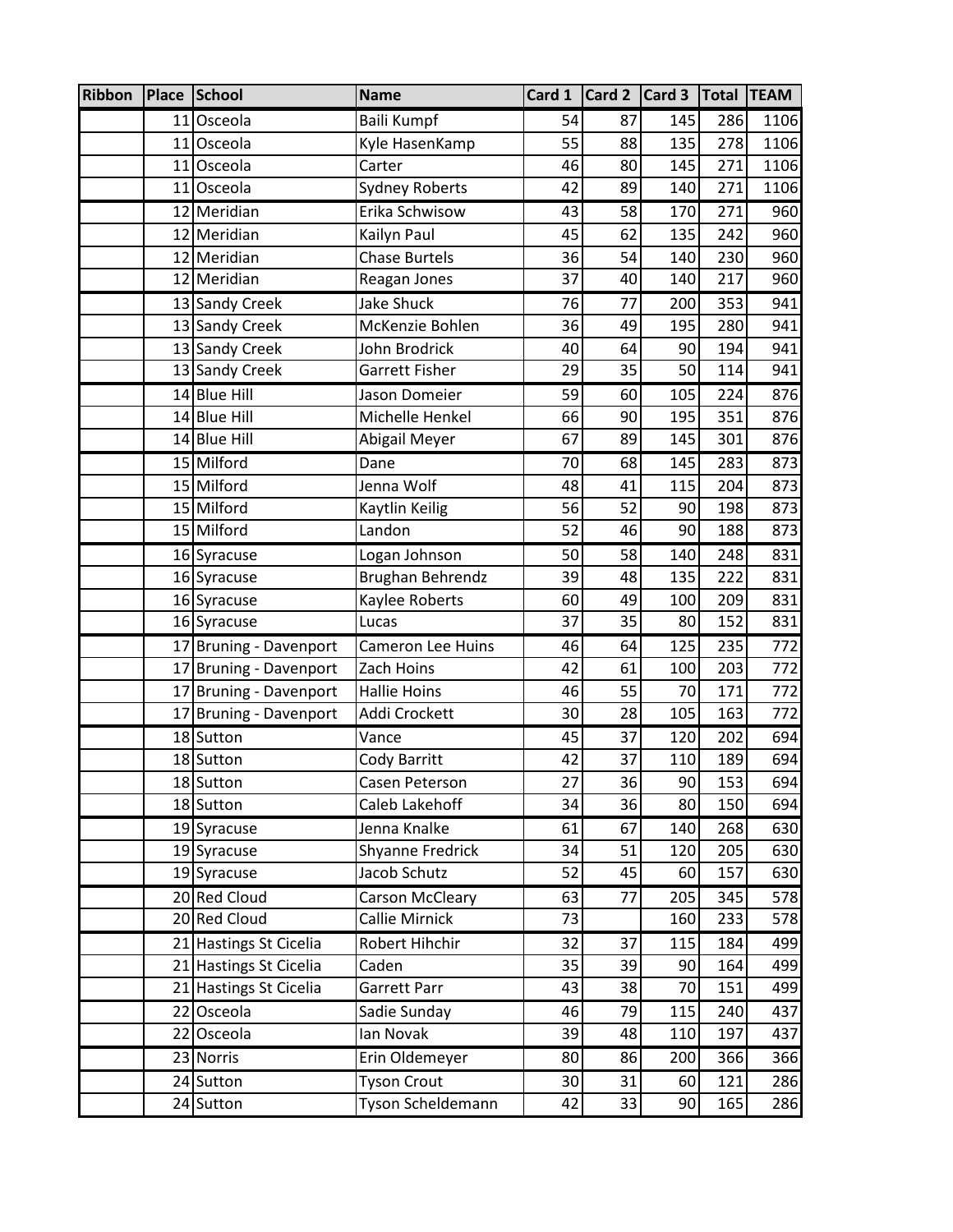| <b>Ribbon</b> | <b>Place School</b> | <b>Name</b>        | Card 1 |    | Card 2 Card 3 Total TEAM |     |     |
|---------------|---------------------|--------------------|--------|----|--------------------------|-----|-----|
|               | 25 Lewiston         | Jaxon Janssen      | 48     | 47 | 65                       | 160 | 267 |
|               | 25 Lewiston         | Rebecca de Koning  | 33     | 34 | 40                       | 107 | 267 |
|               | 26 Superior         | Kaylee Mohler      | 47     | 53 | 135                      | 235 | 235 |
|               | 27 Meridian         | <b>Brayden Rut</b> | 30     | 39 | 105                      | 174 | 174 |
|               | 28 Deshler          | Cameron            | 35     | 34 | 35                       | 104 | 104 |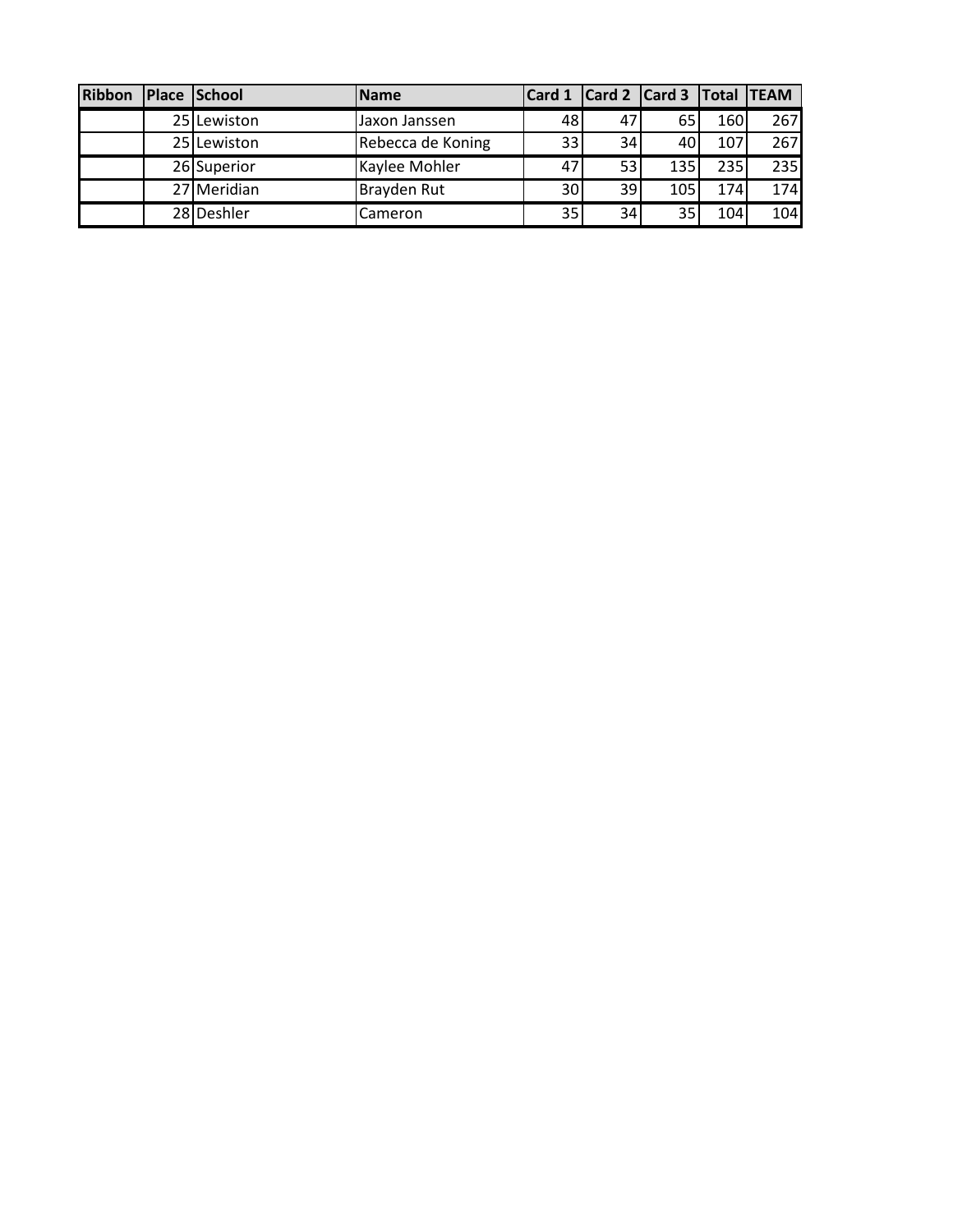# **2021 AREA 6 -- RANGE JUDGING CONTEST JUNIOR DIVISION - Individual results**

| <b>Ribbon</b> |                | Place School           | <b>Name</b>              | Card 1 | Card 2 Card 3 |     | Total |
|---------------|----------------|------------------------|--------------------------|--------|---------------|-----|-------|
| P/Grand       |                | 1 Tri-County           | John Wehrman             | 95     | 102           | 255 | 452   |
| <b>Blue</b>   | $\overline{2}$ | <b>Tri-County</b>      | Dustin Kapke             | 89     | 111           | 240 | 440   |
| Red           | 3              | <b>Tri-County</b>      | <b>Caden Bales</b>       | 75     | 104           | 260 | 439   |
| White         | 4              | <b>Tri-County</b>      | August Gerlach           | 88     | 104           | 245 | 437   |
| Green         |                | 5 Blue Hill            | Eli Karr                 | 80     | 85            | 255 | 420   |
| Green         |                | 6Tri-County            | <b>Ellie Peters</b>      | 83     | 112           | 190 | 385   |
| Green         | 7              | <b>Deshler</b>         | <b>Denessa Buckles</b>   | 83     | 105           | 195 | 383   |
| Green         |                | 8Tri-County            | Evan Quackenbush         | 79     | 103           | 200 | 382   |
| Green         |                | 8Tri-County            | Samuel Wagner            | 87     | 100           | 195 | 382   |
| Green         |                | 10Tri-County           | Tayden Gronemeyer        | 82     | 109           | 190 | 381   |
| Green         |                | 11 Tri-County          | <b>Braden Strout</b>     | 86     | 83            | 210 | 379   |
| Green         |                | 12 Norris              | <b>Faith Oldemeyer</b>   | 75     | 78            | 215 | 368   |
| Green         |                | 13 Deshler             | <b>Stormi Capek</b>      | 89     | 89            | 185 | 363   |
| Green         |                | 14 Blue Hill           | <b>Tate Korre</b>        | 72     | 65            | 225 | 362   |
| Green         |                | 15 Blue Hill           | <b>Ellie Mangers</b>     | 70     | 76            | 210 | 356   |
| Green         |                | 16 Tri-County          | <b>Colton Placek</b>     | 83     | 107           | 165 | 355   |
| Green         |                | 17 Deshler             | <b>Brent Buscher</b>     | 78     | 91            | 185 | 354   |
| Green         |                | 18 Deshler             | <b>Addy Hintz</b>        | 77     | 97            | 175 | 349   |
| Green         |                | 18 Norris              | Sydney                   | 68     | 76            | 205 | 349   |
| Green         |                | 18Tri-County           | Jonah                    | 82     | 92            | 175 | 349   |
| Green         |                | 21 Tri-County          | Mason                    | 60     | 86            | 195 | 341   |
| Green         |                | 22 Tri-County          | <b>Kaden Koch</b>        | 68     | 88            | 180 | 336   |
| Green         |                | 23 Tri-County          | Lucas Lewendowski        | 95     | 104           | 135 | 334   |
| Green         |                | 24 Blue Hill           | Aidyn Bonifas            | 86     | 80            | 165 | 331   |
| Green         |                | 25 Deshler             | Sam Hoops                | 67     | 77            | 185 | 329   |
| Green         |                | 26 Deshler             | <b>Reese Harms</b>       | 79     | 92            | 155 | 326   |
| Green         |                | 27 Blue Hill           | <b>Michael Maul</b>      | 66     | 66            | 190 | 322   |
| Green         |                | 28 Deshler             | Colton Isernhagen        | 75     | 92            | 150 | 317   |
| Green         |                | 29 Palmyra             | Jacob Wood               | 75     | 81            | 160 | 316   |
| Green         |                | 30 Deshler             | <b>Allie Vieselmeyer</b> | 64     | 101           | 150 | 315   |
| Green         |                | 31 Syracuse            | <b>Brodin</b>            | 48     | 61            | 205 | 314   |
|               |                | 32 Deshler             | Danica Buckels           | 85     | 78            | 150 | 313   |
|               |                | 33 Syracuse            | <b>Tyler Sears</b>       | 63     | 59            | 190 | 312   |
|               |                | 34 Norris              | <b>Bailey</b>            | 72     | 83            | 155 | 310   |
|               |                | 35 Deshler             | Alyssa Malonow           | 69     | 89            | 150 | 308   |
|               |                | 36 Deshler             | Jacilyn Peterson         | 61     | 69            | 175 | 305   |
|               |                | 36 Palmyra             | <b>Emily Vanmeter</b>    | 59     | 51            | 195 | 305   |
|               |                | 38 Osceola             | <b>Braxton Mestl</b>     | 46     | 73            | 175 | 294   |
|               |                | 38 Tri-County          | Jackson Kirehoff         | 75     | 89            | 130 | 294   |
|               |                | 40 Lawrence - Nelson   | <b>Bailey Ceder</b>      | 73     | 95            | 125 | 293   |
|               |                | 41 Deshler             | Abbi Tuma                | 82     | 84            | 125 | 291   |
|               |                | 42 Hastings St Cicelia | <b>Emily Greenquist</b>  | 48     | 62            | 180 | 290   |
|               |                | 43 Deshler             | Ava Kneip                | 62     | 80            | 145 | 287   |
|               |                | 44 Blue Hill           | Luke Olsen               | 67     | 87            | 130 | 284   |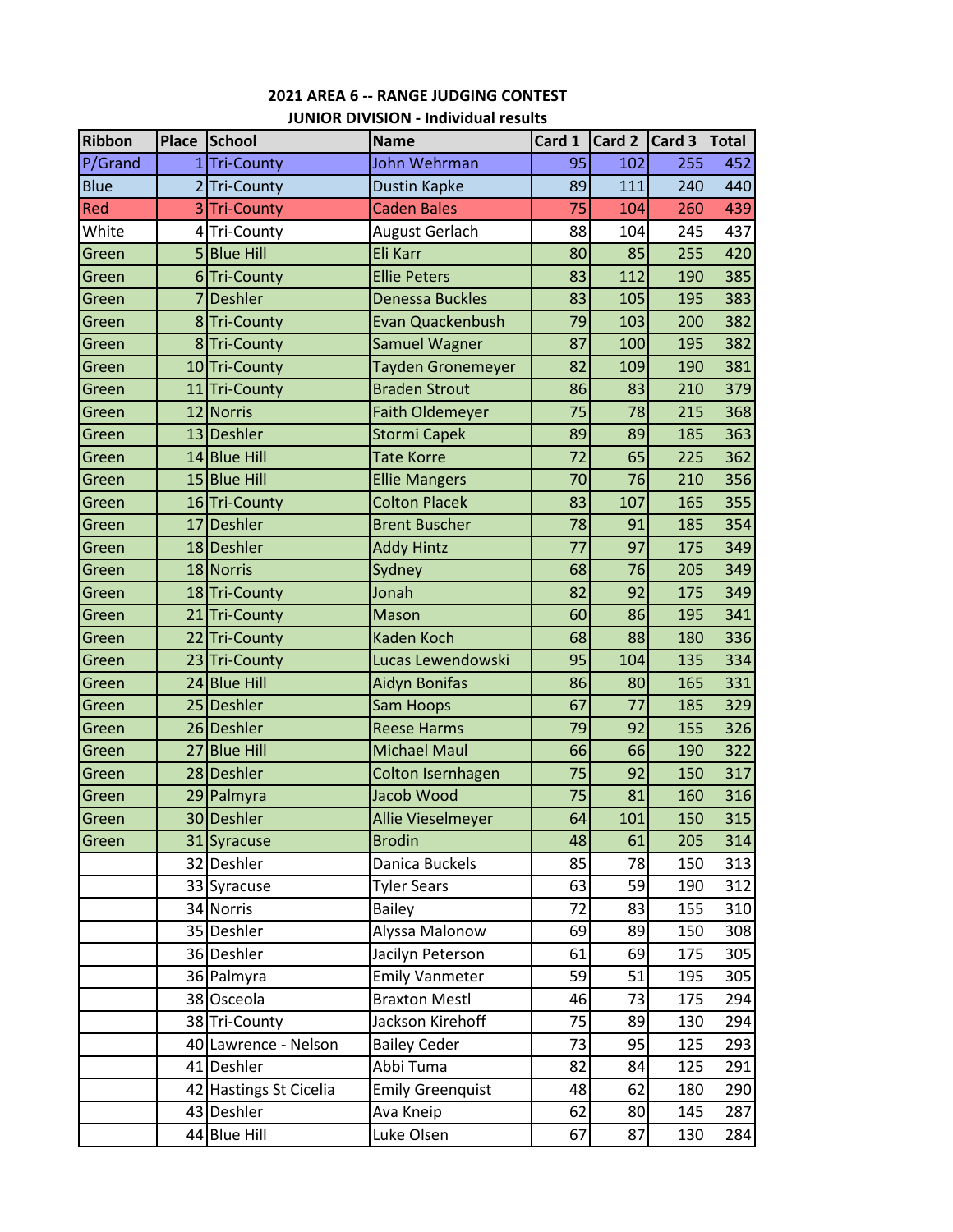| Ribbon | Place School           | <b>Name</b>              | Card 1 | Card 2 Card 3 |     | Total |
|--------|------------------------|--------------------------|--------|---------------|-----|-------|
|        | 45 Bruning - Davenport | Eli Weber                | 53     | 83            | 145 | 281   |
|        | 46 Palmyra             | <b>Brandon Stienhoff</b> | 60     | 66            | 150 | 276   |
|        | 47 Bruning - Davenport | Jaron Nordor             | 48     | 71            | 150 | 269   |
|        | 48 Syracuse            | <b>Tieran Cox</b>        | 51     | 61            | 155 | 267   |
|        | 49 Red Cloud           | Isabel McCatchean        | 66     | 65            | 135 | 266   |
|        | 50 Norris              | <b>Dillon Dexter</b>     | 51     | 53            | 160 | 264   |
|        | 51 Red Cloud           | <b>Josie Rust</b>        | 52     | 46            | 165 | 263   |
|        | 52 Blue Hill           | William Zimmerman        | 69     | 67            | 125 | 261   |
|        | 53 Deshler             | Colt Laaker              | 71     | 83            | 105 | 259   |
|        | 54 Osceola             | Hudson Prososki          | 45     | 68            | 145 | 258   |
|        | 55 Blue Hill           | <b>Tyson Mattson</b>     | 57     | 50            | 145 | 252   |
|        | 56 Bruning - Davenport | Karolyn Ozenbaugh        | 54     | 70            | 125 | 249   |
|        | 57 Palmyra             | Andrew Scheibal          | 45     | 53            | 150 | 248   |
|        | 58 Deshler             | Kira Hiatt               | 69     | 77            | 100 | 246   |
|        | 59 Bruning - Davenport | <b>Tanner Bolte</b>      | 55     | 70            | 120 | 245   |
|        | 60 Blue Hill           | Carter Auten             | 58     | 76            | 110 | 244   |
|        | 60 Bruning - Davenport | <b>Braelynn Renz</b>     | 45     | 79            | 120 | 244   |
|        | 62 Syracuse            | <b>Reese Stubbendick</b> | 44     | 37            | 160 | 241   |
|        | 62 Syracuse            | Cash Vollertsen          | 51     | 65            | 125 | 241   |
|        | 64 Syracuse            | Lyndsay Engelbrecht      | 51     | 53            | 135 | 239   |
|        | 64 Syracuse            | Farley                   | 50     | 54            | 135 | 239   |
|        | 66 Palmyra             | Camden Rhodes            | 39     | 41            | 155 | 235   |
|        | 67 Syracuse            | Issac Hestermann         | 42     | 36            | 155 | 233   |
|        | 68 Bruning - Davenport | Isaiah Eickman           | 38     | 59            | 135 | 232   |
|        | 68 Syracuse            | <b>Timothy Lovelace</b>  | 57     | 45            | 130 | 232   |
|        | 70 Red Cloud           | Olivia Ord               | 46     | 52            | 130 | 228   |
|        | 71 Meridian            | Samuel Thomas            | 49     | 47            | 130 | 226   |
|        | 71 Palmyra             | David Unrun              | 38     | 48            | 140 | 226   |
|        | 73 Syracuse            | Cade                     | 40     | 40            | 145 | 225   |
|        | 74 Red Cloud           | <b>Paiton Lewis</b>      | 46     | 62            | 115 | 223   |
|        | 75 Syracuse            | <b>Emily Holz</b>        | 48     | 59            | 115 | 222   |
|        | 76 Lewiston            | Leah Christen            | 52     | 48            | 120 | 220   |
|        | 77 Superior            | Sophia Fullerton         | 42     | 32            | 145 | 219   |
|        | 78 Meridian            | Kymber Schwisow          | 44     | 43            | 130 | 217   |
|        | 79 Sandy Creek         | Joey Osienger            | 33     | 38            | 145 | 216   |
|        | 80 Sandy Creek         | Ethan Shaw               | 40     | 49            | 125 | 214   |
|        | 81 Syracuse            | Cy Petersen              | 41     | 46            | 125 | 212   |
|        | 82 Syracuse            | Jayden Meyer             | 50     | 69            | 90  | 209   |
|        | 83 Osceola             | Creighton Sterup         | 45     | 58            | 105 | 208   |
|        | 84 Lewiston            | <b>Tristen Ray</b>       | 54     | 57            | 95  | 206   |
|        | 85 Red Cloud           | Karl Kucera              | 45     | 68            | 90  | 203   |
|        | 86 Bruning - Davenport | Alexis Hergott           | 67     | 65            | 70  | 202   |
|        | 86 Lawrence - Nelson   | Jacob Kathman            | 69     | 78            | 55  | 202   |
|        | 88 Red Cloud           | Grace Zimmerman          | 80     | 79            | 40  | 199   |
|        | 89 Blue Hill           | <b>Thanid Stewart</b>    | 43     | 75            | 80  | 198   |
|        | 90 Red Cloud           | Mikayla                  | 40     | 51            | 105 | 196   |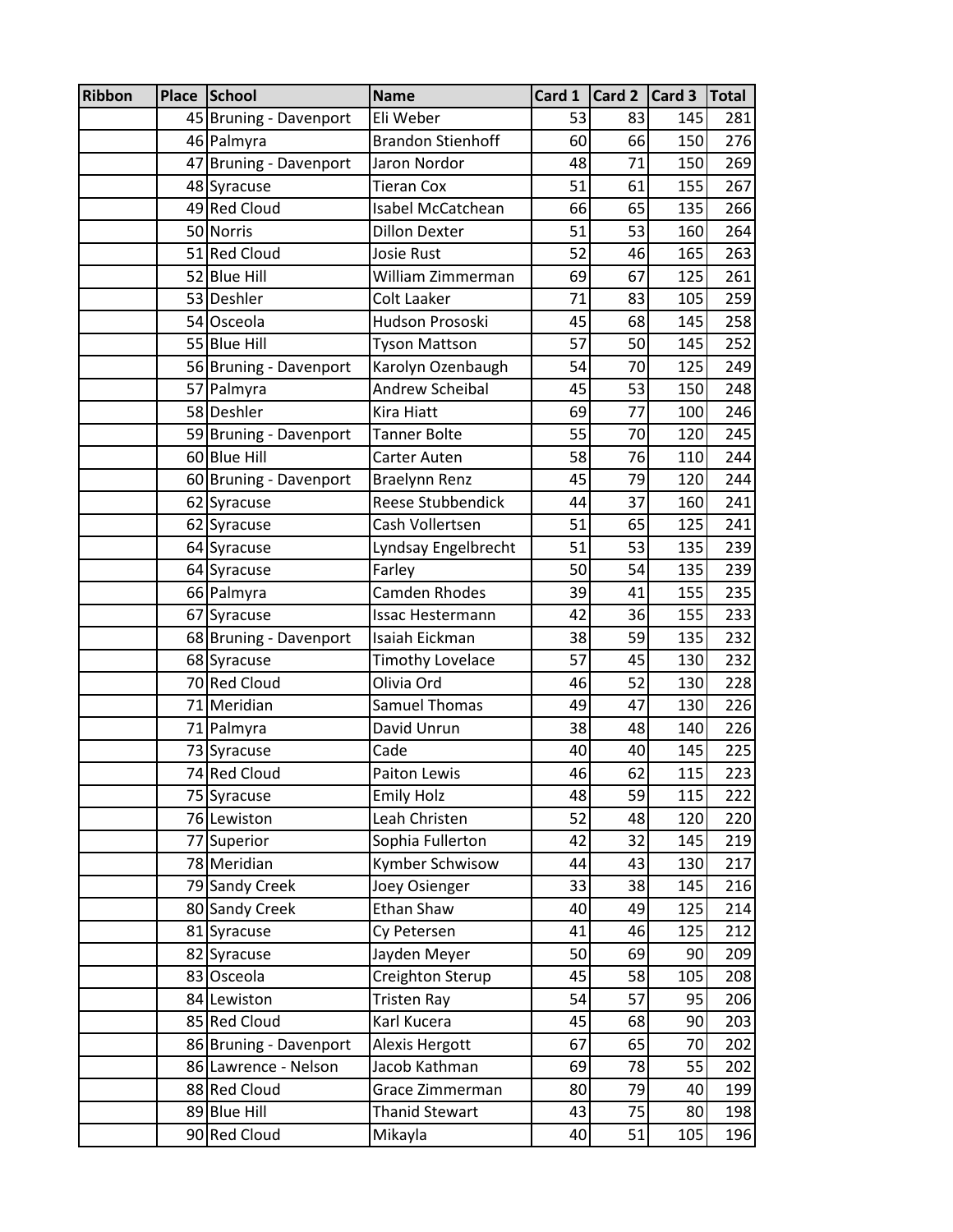| <b>Ribbon</b> | Place School    | <b>Name</b>           | Card 1 | Card 2 | Card 3 | Total |
|---------------|-----------------|-----------------------|--------|--------|--------|-------|
|               | 91 Red Cloud    | Patricia Arroyo       | 52     | 83     | 60     | 195   |
|               | 92 Sutton       | Owen S                | 42     | 47     | 105    | 194   |
|               | 92 Syracuse     | Skyla Lindsey         | 33     | 51     | 110    | 194   |
|               | 92 Syracuse     | Max Crook             | 40     | 44     | 110    | 194   |
|               | 95 Osceola      | Joseph Meyerburg      | 30     | 66     | 95     | 191   |
|               | 95 Syracuse     | Carsen Heiser         | 35     | 56     | 100    | 191   |
|               | 95 Syracuse     | <b>Treven Tams</b>    | 41     | 25     | 125    | 191   |
|               | 98 Sutton       | Cole B                | 35     | 26     | 125    | 186   |
|               | 99 Red Cloud    | Abigail Reyes         | 54     | 51     | 70     | 175   |
|               | 100 Sutton      | Grayson L             | 34     | 33     | 105    | 172   |
|               | 101 Red Cloud   | Logan Brown           | 36     | 32     | 100    | 168   |
|               | 101 Sutton      | <b>Lily Griess</b>    | 29     | 24     | 115    | 168   |
|               | 103 Sutton      | Lindsey Ladehoff      | 31     | 36     | 100    | 167   |
|               | 104 Red Cloud   | <b>Ellarue Rasser</b> | 38     | 78     | 45     | 161   |
|               | 104 Sutton      | Devon                 | 39     | 27     | 95     | 161   |
|               | 106 Palmyra     | Gage Boherty          | 34     | 31     | 95     | 160   |
|               | 106 Syracuse    | <b>Trinity Geiser</b> | 43     | 52     | 65     | 160   |
|               | 108 Lewiston    | Caleb Rule            | 43     | 40     | 75     | 158   |
|               | 108 Sandy Creek | Conner <sub>R</sub>   | 38     | 50     | 70     | 158   |
|               | 108 Sutton      | Harrison              | 24     | 19     | 115    | 158   |
|               | 111 Superior    | <b>Lilly Edwards</b>  | 45     | 51     | 60     | 156   |
|               | 112 Superior    | Carsyn Koenig         | 38     | 42     | 70     | 150   |
|               | 113 Sutton      | Jadyn                 | 42     | 35     | 65     | 142   |
|               | 114 Sutton      | Montana Dietz         | 31     | 22     | 80     | 133   |
|               | 115 Superior    | Zak Corman            | 31     | 30     | 70     | 131   |
|               | 116 Lewiston    | Addison Jarred        | 39     | 34     | 55     | 128   |
|               | 117 Sandy Creek | Ryleigh Skalka        | 33     | 34     | 55     | 122   |
|               | 118 Sutton      | Trevin                | 19     | 31     | 70     | 120   |
|               | 119 Red Cloud   | Carlos Harne          | 27     | 40     | 50     | 117   |
|               | 120 Sutton      | Lily Munden           | 26     | 26     | 60     | 112   |
|               | 121 Sutton      | Connor Rose           | 24     | 26     | 60     | 110   |
|               | 122 Sutton      | Reagan Robinson       | 32     | 27     | 35     | 94    |
|               | 123 Sutton      | Ethan Schyrman        | 26     | 15     | 30     | 71    |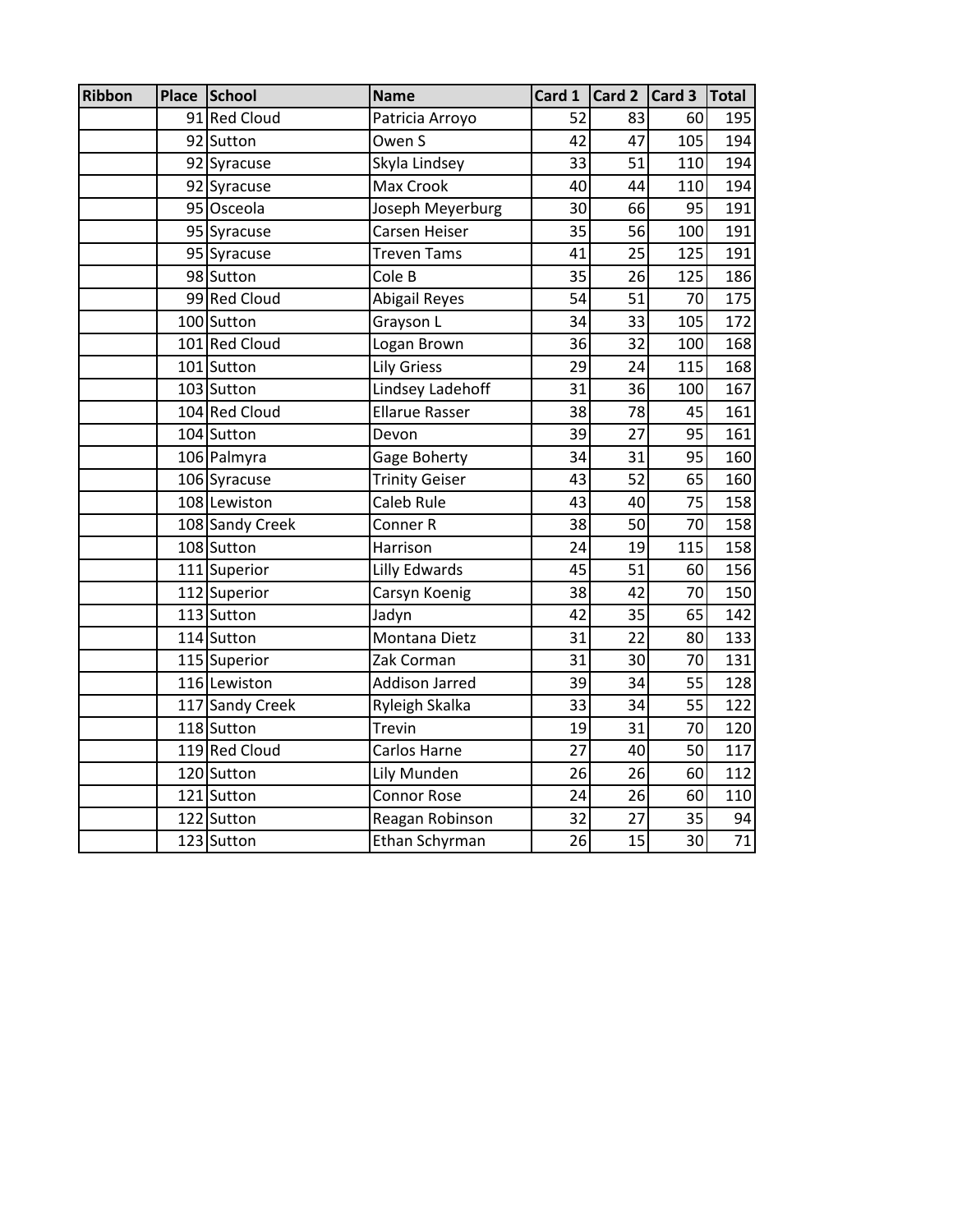| <b>Ribbon</b> | <b>Place</b> | School                 | <b>Name</b>              | Card 1 | Card 2 | Card 3 | Total TEAM |      |
|---------------|--------------|------------------------|--------------------------|--------|--------|--------|------------|------|
| P/Grand       |              | 1 Tri-County           | John Wehrman             | 95     | 102    | 255    | 452        | 1768 |
| P/Grand       |              | 2Tri-County            | <b>Dustin Kapke</b>      | 89     | 111    | 240    | 440        | 1768 |
| P/Grand       |              | 3Tri-County            | <b>Caden Bales</b>       | 75     | 104    | 260    | 439        | 1768 |
| P/Grand       |              | 4Tri-County            | <b>August Gerlach</b>    | 88     | 104    | 245    | 437        | 1768 |
| <b>Blue</b>   |              | 6Tri-County            | <b>Ellie Peters</b>      | 83     | 112    | 190    | 385        | 1530 |
| <b>Blue</b>   |              | 8Tri-County            | Evan Quackenbush         | 79     | 103    | 200    | 382        | 1530 |
| <b>Blue</b>   |              | 8Tri-County            | Samuel Wagner            | 87     | 100    | 195    | 382        | 1530 |
| <b>Blue</b>   |              | 10Tri-County           | Tayden Gronemeyer        | 82     | 109    | 190    | 381        | 1530 |
| Red           |              | 5Blue Hill             | Eli Karr                 | 80     | 85     | 255    | 420        | 1460 |
| Red           | 14           | <b>Blue Hill</b>       | <b>Tate Korre</b>        | 72     | 65     | 225    | 362        | 1460 |
| Red           |              | 15 Blue Hill           | <b>Ellie Mangers</b>     | 70     | 76     | 210    | 356        | 1460 |
| Red           | 27           | <b>Blue Hill</b>       | <b>Michael Maul</b>      | 66     | 66     | 190    | 322        | 1460 |
| White         |              | Deshler                | Denessa Buckles          | 83     | 105    | 195    | 383        | 1449 |
| White         |              | 13 Deshler             | Stormi Capek             | 89     | 89     | 185    | 363        | 1449 |
| White         | 17           | Deshler                | <b>Brent Buscher</b>     | 78     | 91     | 185    | 354        | 1449 |
| White         |              | 18 Deshler             | <b>Addy Hintz</b>        | 77     | 97     | 175    | 349        | 1449 |
|               |              | 11 Tri-County          | <b>Braden Strout</b>     | 86     | 83     | 210    | 379        | 1424 |
|               |              | 16 Tri-County          | <b>Colton Placek</b>     | 83     | 107    | 165    | 355        | 1424 |
|               |              | 18Tri-County           | Jonah                    | 82     | 92     | 175    | 349        | 1424 |
|               |              | 21 Tri-County          | Mason                    | 60     | 86     | 195    | 341        | 1424 |
|               |              | 12 Norris              | Faith Oldemeyer          | 75     | 78     | 215    | 368        | 1291 |
|               |              | 18 Norris              | Sydney                   | 68     | 76     | 205    | 349        | 1291 |
|               |              | 34 Norris              | <b>Bailey</b>            | 72     | 83     | 155    | 310        | 1291 |
|               |              | 50 Norris              | <b>Dillon Dexter</b>     | 51     | 53     | 160    | 264        | 1291 |
|               |              | 25 Deshler             | Sam Hoops                | 67     | 77     | 185    | 329        | 1287 |
|               |              | 26 Deshler             | <b>Reese Harms</b>       | 79     | 92     | 155    | 326        | 1287 |
|               |              | 28 Deshler             | Colton Isernhagen        | 75     | 92     | 150    | 317        | 1287 |
|               |              | 30 Deshler             | Allie Vieselmeyer        | 64     | 101    | 150    | 315        | 1287 |
|               |              | 32 Deshler             | Danica Buckels           | 85     | 78     | 150    | 313        | 1217 |
|               |              | 35 Deshler             | Alyssa Malonow           | 69     | 89     | 150    | 308        | 1217 |
|               |              | 36 Deshler             | Jacilyn Peterson         | 61     | 69     | 175    | 305        | 1217 |
|               |              | 41 Deshler             | Abbi Tuma                | 82     | 84     | 125    | 291        | 1217 |
|               |              | 29 Palmyra             | Jacob Wood               | 75     | 81     | 160    | 316        | 1145 |
|               |              | 36 Palmyra             | <b>Emily Vanmeter</b>    | 59     | 51     | 195    | 305        | 1145 |
|               |              | 46 Palmyra             | <b>Brandon Stienhoff</b> | 60     | 66     | 150    | 276        | 1145 |
|               |              | 57 Palmyra             | Andrew Scheibal          | 45     | 53     | 150    | 248        | 1145 |
|               |              | 31 Syracuse            | <b>Brodin</b>            | 48     | 61     | 205    | 314        | 1134 |
|               |              | 33 Syracuse            | <b>Tyler Sears</b>       | 63     | 59     | 190    | 312        | 1134 |
|               |              | 48 Syracuse            | <b>Tieran Cox</b>        | 51     | 61     | 155    | 267        | 1134 |
|               |              | 62 Syracuse            | <b>Reese Stubbendick</b> | 44     | 37     | 160    | 241        | 1134 |
|               |              | 45 Bruning - Davenport | Eli Weber                | 53     | 83     | 145    | 281        | 1044 |
|               |              | 47 Bruning - Davenport | Jaron Nordor             | 48     | 71     | 150    | 269        | 1044 |
|               |              | 56 Bruning - Davenport | Karolyn Ozenbaugh        | 54     | 70     | 125    | 249        | 1044 |
|               |              | 59 Bruning - Davenport | Tanner Bolte             | 55     | 70     | 120    | 245        | 1044 |

### **2021 AREA 6 -- RANGE JUDGING CONTEST JUNIOR DIVISION - Team results**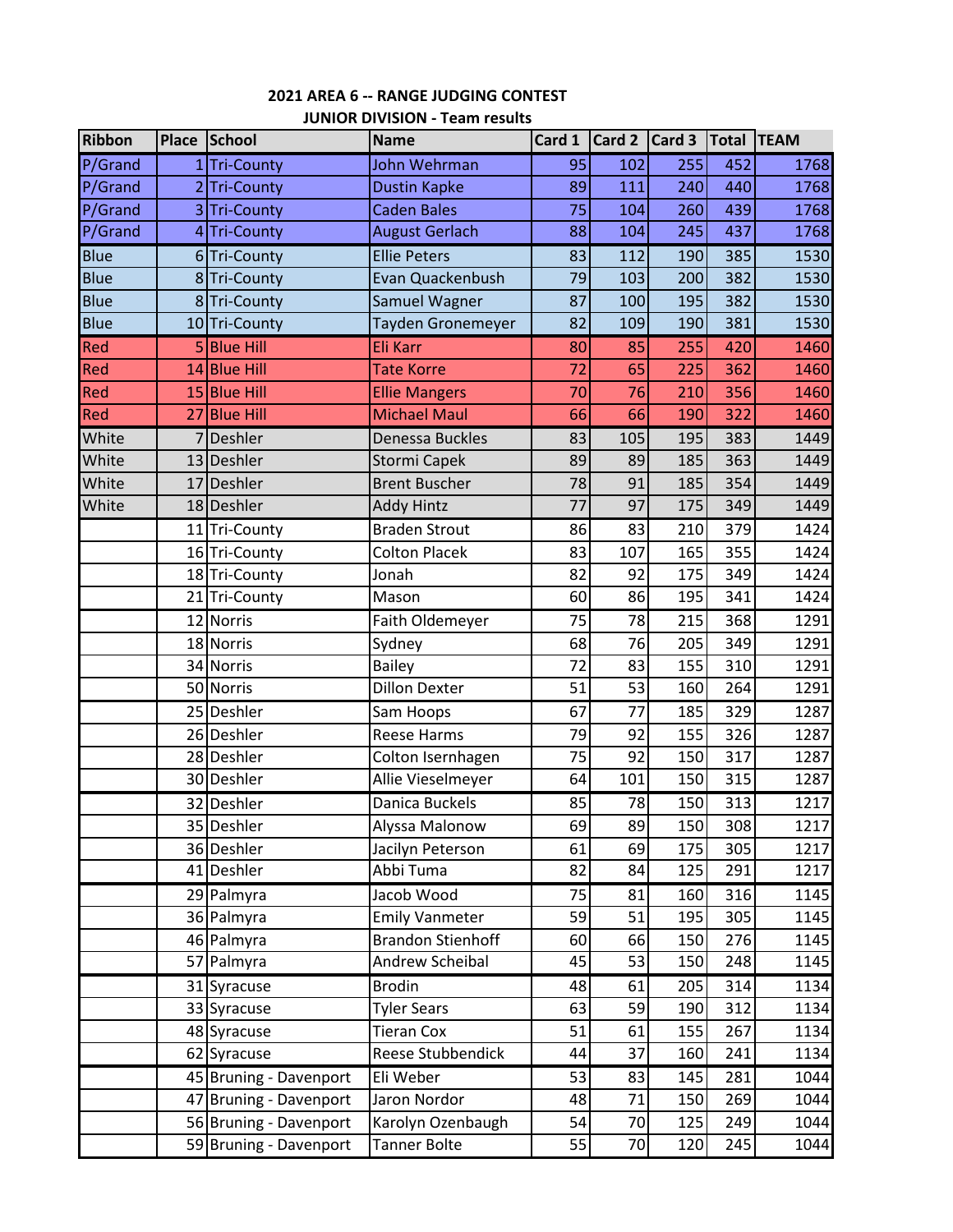| <b>Ribbon</b> | Place School    | <b>Name</b>             |    |     | Card 1   Card 2   Card 3   Total   TEAM |     |      |
|---------------|-----------------|-------------------------|----|-----|-----------------------------------------|-----|------|
|               | 55 Blue Hill    | <b>Tyson Mattson</b>    | 57 | 50  | 145                                     | 252 | 1025 |
|               | 60 Blue Hill    | Carter Auten            | 58 | 76  | 110                                     | 244 | 1025 |
|               | 89 Blue Hill    | <b>Thanid Stewart</b>   | 43 | 75  | 80                                      | 198 | 1025 |
|               | 24 Blue Hill    | Aidyn Bonifas           | 86 | 80  | 165                                     | 331 | 1025 |
|               | 49 Red Cloud    | Isabel McCatchean       | 66 | 65  | 135                                     | 266 | 980  |
|               | 51 Red Cloud    | Josie Rust              | 52 | 46  | 165                                     | 263 | 980  |
|               | 70 Red Cloud    | Olivia Ord              | 46 | 52  | 130                                     | 228 | 980  |
|               | 74 Red Cloud    | Paiton Lewis            | 46 | 62  | 115                                     | 223 | 980  |
|               | 22 Tri-County   | Kaden Koch              | 68 | 88  | 180                                     | 336 | 964  |
|               | 23 Tri-County   | Lucas Lewendowski       | 95 | 104 | 135                                     | 334 | 964  |
|               | 38 Tri-County   | Jackson Kirehoff        | 75 | 89  | 130                                     | 294 | 964  |
|               | 62 Syracuse     | Cash Vollertsen         | 51 | 65  | 125                                     | 241 | 952  |
|               | 64 Syracuse     | Lyndsay Engelbrecht     | 51 | 53  | 135                                     | 239 | 952  |
|               | 64 Syracuse     | Farley                  | 50 | 54  | 135                                     | 239 | 952  |
|               | 67 Syracuse     | <b>Issac Hestermann</b> | 42 | 36  | 155                                     | 233 | 952  |
|               | 38 Osceola      | <b>Braxton Mestl</b>    | 46 | 73  | 175                                     | 294 | 951  |
|               | 54 Osceola      | Hudson Prososki         | 45 | 68  | 145                                     | 258 | 951  |
|               | 83 Osceola      | Creighton Sterup        | 45 | 58  | 105                                     | 208 | 951  |
|               | 95 Osceola      | Joseph Meyerburg        | 30 | 66  | 95                                      | 191 | 951  |
|               | 68 Syracuse     | <b>Timothy Lovelace</b> | 57 | 45  | 130                                     | 232 | 891  |
|               | 73 Syracuse     | Cade                    | 40 | 40  | 145                                     | 225 | 891  |
|               | 75 Syracuse     | <b>Emily Holz</b>       | 48 | 59  | 115                                     | 222 | 891  |
|               | 81 Syracuse     | Cy Petersen             | 41 | 46  | 125                                     | 212 | 891  |
|               | 85 Red Cloud    | Karl Kucera             | 45 | 68  | 90                                      | 203 | 793  |
|               | 88 Red Cloud    | Grace Zimmerman         | 80 | 79  | 40                                      | 199 | 793  |
|               | 90 Red Cloud    | Mikayla                 | 40 | 51  | 105                                     | 196 | 793  |
|               | 91 Red Cloud    | Patricia Arroyo         | 52 | 83  | 60                                      | 195 | 793  |
|               | 43 Deshler      | Ava Kneip               | 62 | 80  | 145                                     | 287 | 792  |
|               | 53 Deshler      | Colt Laaker             | 71 | 83  | 105                                     | 259 | 792  |
|               | 58 Deshler      | Kira Hiatt              | 69 | 77  | 100                                     | 246 | 792  |
|               | 82 Syracuse     | Jayden Meyer            | 50 | 69  | 90                                      | 209 | 788  |
|               | 92 Syracuse     | Skyla Lindsey           | 33 | 51  | 110                                     | 194 | 788  |
|               | 92 Syracuse     | Max Crook               | 40 | 44  | 110                                     | 194 | 788  |
|               | 95 Syracuse     | <b>Treven Tams</b>      | 41 | 25  | 125                                     | 191 | 788  |
|               | 92 Sutton       | Owen S                  | 42 | 47  | 105                                     | 194 | 720  |
|               | 98 Sutton       | Cole B                  | 35 | 26  | 125                                     | 186 | 720  |
|               | 100 Sutton      | Grayson L               | 34 | 33  | 105                                     | 172 | 720  |
|               | 101 Sutton      | <b>Lily Griess</b>      | 29 | 24  | 115                                     | 168 | 720  |
|               | 76 Lewiston     | Leah Christen           | 52 | 48  | 120                                     | 220 | 712  |
|               | 84 Lewiston     | <b>Tristen Ray</b>      | 54 | 57  | 95                                      | 206 | 712  |
|               | 108 Lewiston    | Caleb Rule              | 43 | 40  | 75                                      | 158 | 712  |
|               | 116 Lewiston    | <b>Addison Jarred</b>   | 39 | 34  | 55                                      | 128 | 712  |
|               | 79 Sandy Creek  | Joey Osienger           | 33 | 38  | 145                                     | 216 | 710  |
|               | 80 Sandy Creek  | Ethan Shaw              | 40 | 49  | 125                                     | 214 | 710  |
|               | 108 Sandy Creek | Conner R                | 38 | 50  | 70                                      | 158 | 710  |
|               | 117 Sandy Creek | Ryleigh Skalka          | 33 | 34  | 55                                      | 122 | 710  |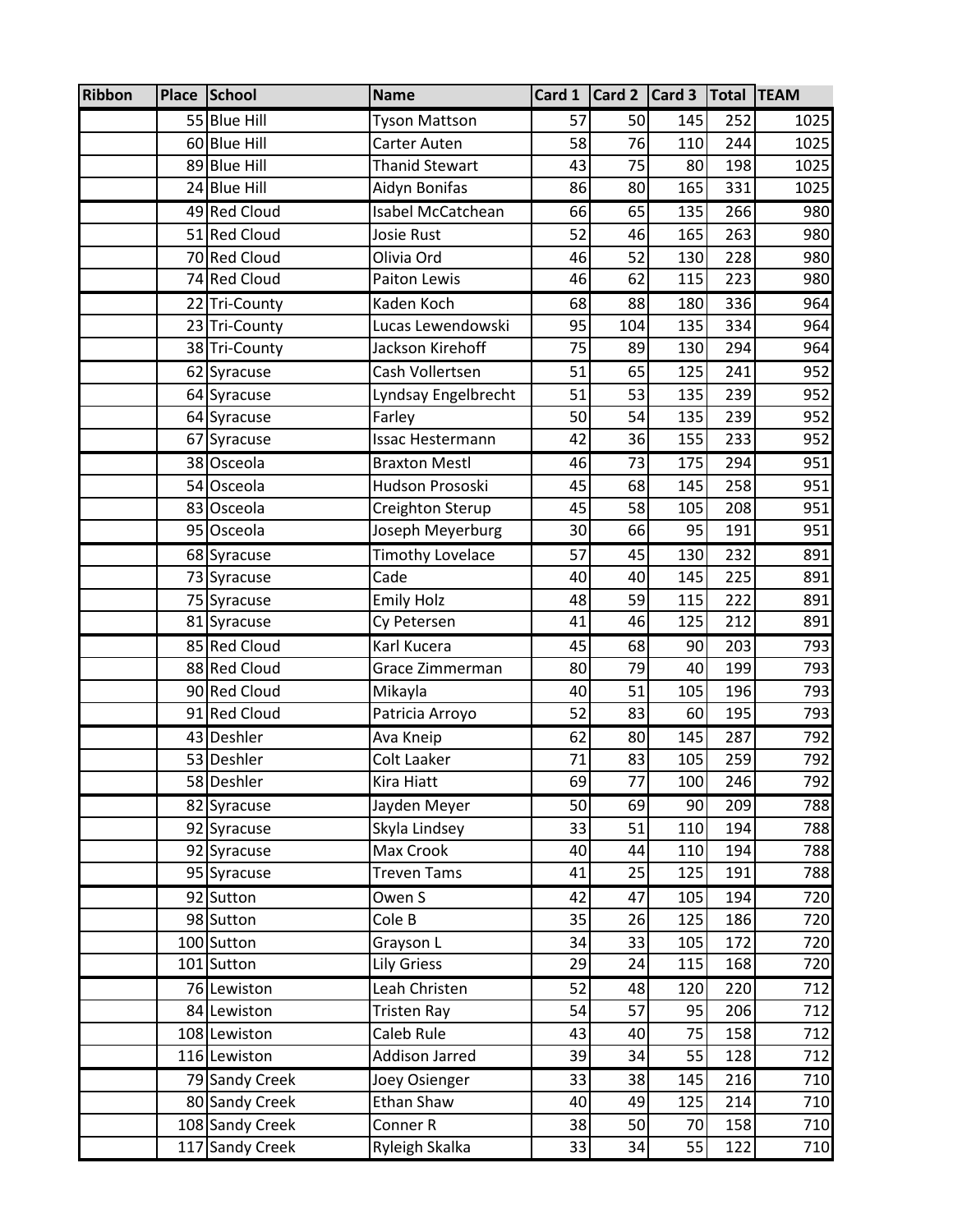| <b>Ribbon</b> | <b>Place</b> | School                 | <b>Name</b>             | Card 1 | Card 2 | Card 3 | <b>Total</b> | <b>TEAM</b> |
|---------------|--------------|------------------------|-------------------------|--------|--------|--------|--------------|-------------|
|               |              | 60 Bruning - Davenport | <b>Braelynn Renz</b>    | 45     | 79     | 120    | 244          | 678         |
|               |              | 68 Bruning - Davenport | Isaiah Eickman          | 38     | 59     | 135    | 232          | 678         |
|               |              | 86 Bruning - Davenport | Alexis Hergott          | 67     | 65     | 70     | 202          | 678         |
|               |              | 77 Superior            | Sophia Fullerton        | 42     | 32     | 145    | 219          | 656         |
|               |              | 111 Superior           | Lilly Edwards           | 45     | 51     | 60     | 156          | 656         |
|               |              | 112 Superior           | Carsyn Koenig           | 38     | 42     | 70     | 150          | 656         |
|               |              | 115 Superior           | Zak Corman              | 31     | 30     | 70     | 131          | 656         |
|               |              | 103 Sutton             | Lindsey Ladehoff        | 31     | 36     | 100    | 167          | 628         |
|               |              | 104 Sutton             | Devon                   | 39     | 27     | 95     | 161          | 628         |
|               |              | 108 Sutton             | Harrison                | 24     | 19     | 115    | 158          | 628         |
|               |              | 113 Sutton             | Jadyn                   | 42     | 35     | 65     | 142          | 628         |
|               |              | 66 Palmyra             | <b>Camden Rhodes</b>    | 39     | 41     | 155    | 235          | 621         |
|               |              | 71 Palmyra             | David Unrun             | 38     | 48     | 140    | 226          | 621         |
|               |              | 106 Palmyra            | Gage Boherty            | 34     | 31     | 95     | 160          | 621         |
|               |              | 99 Red Cloud           | Abigail Reyes           | 54     | 51     | 70     | 175          | 621         |
|               | 101          | <b>Red Cloud</b>       | Logan Brown             | 36     | 32     | 100    | 168          | 621         |
|               |              | 104 Red Cloud          | <b>Ellarue Rasser</b>   | 38     | 78     | 45     | 161          | 621         |
|               |              | 119 Red Cloud          | Carlos Harne            | 27     | 40     | 50     | 117          | 621         |
|               |              | 44 Blue Hill           | Luke Olsen              | 67     | 87     | 130    | 284          | 545         |
|               |              | 52 Blue Hill           | William Zimmerman       | 69     | 67     | 125    | 261          | 545         |
|               |              | 40 Lawrence - Nelson   | <b>Bailey Ceder</b>     | 73     | 95     | 125    | 293          | 495         |
|               |              | 86 Lawrence - Nelson   | Jacob Kathman           | 69     | 78     | 55     | 202          | 495         |
|               |              | 114 Sutton             | Montana Dietz           | 31     | 22     | 80     | 133          | 475         |
|               |              | 118 Sutton             | Trevin                  | 19     | 31     | 70     | 120          | 475         |
|               |              | 120 Sutton             | Lily Munden             | 26     | 26     | 60     | 112          | 475         |
|               |              | 121 Sutton             | <b>Connor Rose</b>      | 24     | 26     | 60     | 110          | 475         |
|               |              | 71 Meridian            | Samuel Thomas           | 49     | 47     | 130    | 226          | 443         |
|               |              | 78 Meridian            | Kymber Schwisow         | 44     | 43     | 130    | 217          | 443         |
|               |              | 95 Syracuse            | Carsen Heiser           | 35     | 56     | 100    | 191          | 351         |
|               |              | 106 Syracuse           | <b>Trinity Geiser</b>   | 43     | 52     | 65     | 160          | 351         |
|               |              | 42 Hastings St Cicelia | <b>Emily Greenquist</b> | 48     | 62     | 180    | 290          | 290         |
|               |              | 122 Sutton             | Reagan Robinson         | 32     | 27     | 35     | 94           | 165         |
|               |              | 123 Sutton             | Ethan Schyrman          | 26     | 15     | 30     | 71           | 165         |